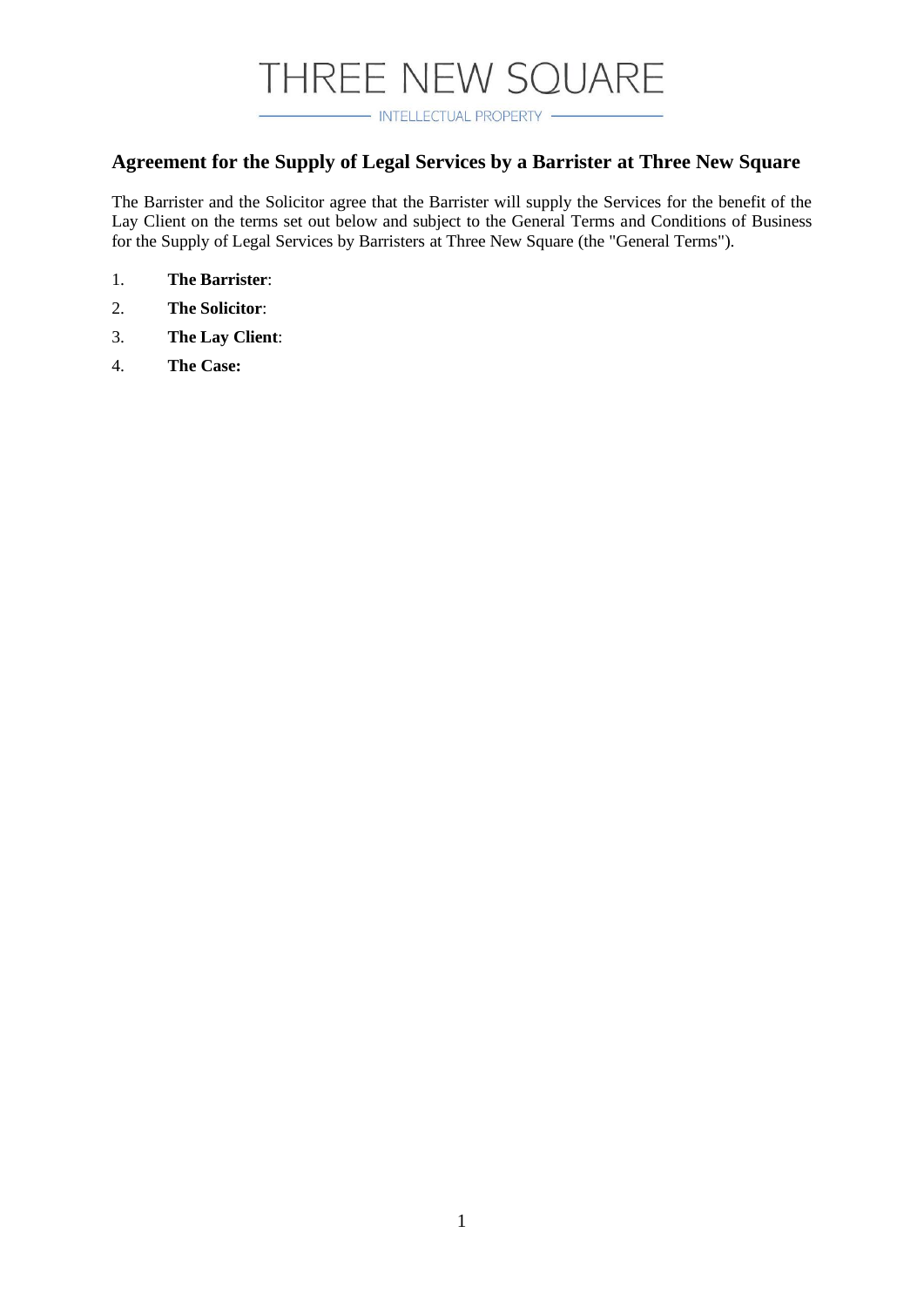- INTELLECTUAL PROPERTY -

### **General Terms and Conditions for the Supply of Legal Services by Barristers at Three New Square**

#### **1. Definitions and Interpretation**

1.1 These are the General Terms and Conditions for the Supply of Legal Services by Barristers to Solicitors in Commercial Matters (the "General Terms").

1.2 In these General Terms, the following words have the following meanings, except where the context requires otherwise:

the "Agreement" means the agreement between the Barrister and the Solicitor for the supply of the Services incorporating these General Terms;

the "Barrister" means the barrister, practising as a member of the Bar of England and Wales, who is supplying the Services in accordance with the Agreement;

a "Business Day" means a day that is neither a weekend nor a public holiday in England;

the "Case" means the particular legal dispute or matter, whether contentious or non-contentious, in respect of which the Barrister is instructed to supply the Services;

the "BSB Handbook" means Part 2 of the Bar Standards Board Handbook, as amended from time to time;

the "Instructions" means the briefs, instructions and requests for work to be done (and all accompanying materials), whether written or oral, given by the Solicitor to the Barrister for the purposes of the supply of the Services by the Barrister;

the "Lay Client" means the Solicitor's client for whose benefit or on behalf of whom the Barrister is instructed by the Solicitor to supply the Services;

the "Services" means the legal services supplied or to be supplied by the Barrister in connection with the Case pursuant to the Instructions provided by the Solicitor and otherwise in accordance with the Agreement; and

the "Solicitor" means the sole practitioner, partnership, limited liability partnership or company who instructs the Barrister to supply the Services, together with all successors. (The term "Solicitor" shall include trade mark attorneys, patent attorneys and foreign lawyers).

1.3 In these General Terms: (a) an "invoice" includes a fee note not amounting to a VAT invoice;

(b) reference to a clause is to the relevant clause of these General Terms;

(c) references to the singular include the plural and vice versa in each case;

(d) reference to a document includes anything in which information is recorded, whether on paper, electronically or otherwise;

(e) references to an Act of Parliament, statutory provision or statutory instrument include a reference to that Act of Parliament, statutory provision or statutory instrument as amended, extended or reenacted from time to time and to any regulations made under it; and

(f) references to a person or body include references to its successors and assigns.

#### **2. Application of these General Terms**

2.1 These General Terms apply, subject to any amendments set out in the Agreement, to all Services supplied by the Barrister on the Instructions of the Solicitor in relation to the Case.

2.2 Where practicable, the Solicitor will send the Barrister Instructions in writing, or will confirm in writing oral Instructions, retaining the Barrister to provide the Services.

2.3 In the event of any inconsistency between the Agreement and these General Terms, the Agreement shall prevail.

#### **3. Providing the Services**

3.1 The Services the Barrister is to supply in relation to the Case will be described in the Instructions and as may subsequently be agreed between the Barrister and the Solicitor. Whereas it is recognised that day to day communications between the Solicitor and the Barrister may often be via e mail to the Barrister's personal e mail address Instructions should where practicable be sent to, or copied to, the Barrister's clerk.

3.2 The Barrister will exercise reasonable skill and care in supplying the Services.

3.3 The Barrister supplies the Services on the basis set out in these General Terms and subject to the Barrister's professional obligations under the BSB Handbook.

3.4 The Barrister will supply the Services by or on such date or dates as may be agreed with the Solicitor or, where no specific date has been agreed, will do so within a reasonable time having regard to the urgency and nature of the Instructions. Instructions that are urgent shall be clearly marked as such if the Instructions are in writing or otherwise expressly stated to be urgent by the Solicitor, and time shall be of the essence for the supply of those Services. Such urgent instructions must be communicated to or copied to the Barrister's clerk.

#### **4. Benefit of the Services**

4.1 Unless otherwise agreed in writing, the Barrister's Services are provided to the Solicitor as the Barrister's client, acting for the benefit of the Lay Client. Subject to the duties of the Barrister and the Solicitor to the court, the Barrister and the Solicitor acknowledge and agree that each owes a primary duty to the Lay Client.

4.2 The Barrister acknowledges the existence of a duty of care owed to the Lay Client at common law, subject to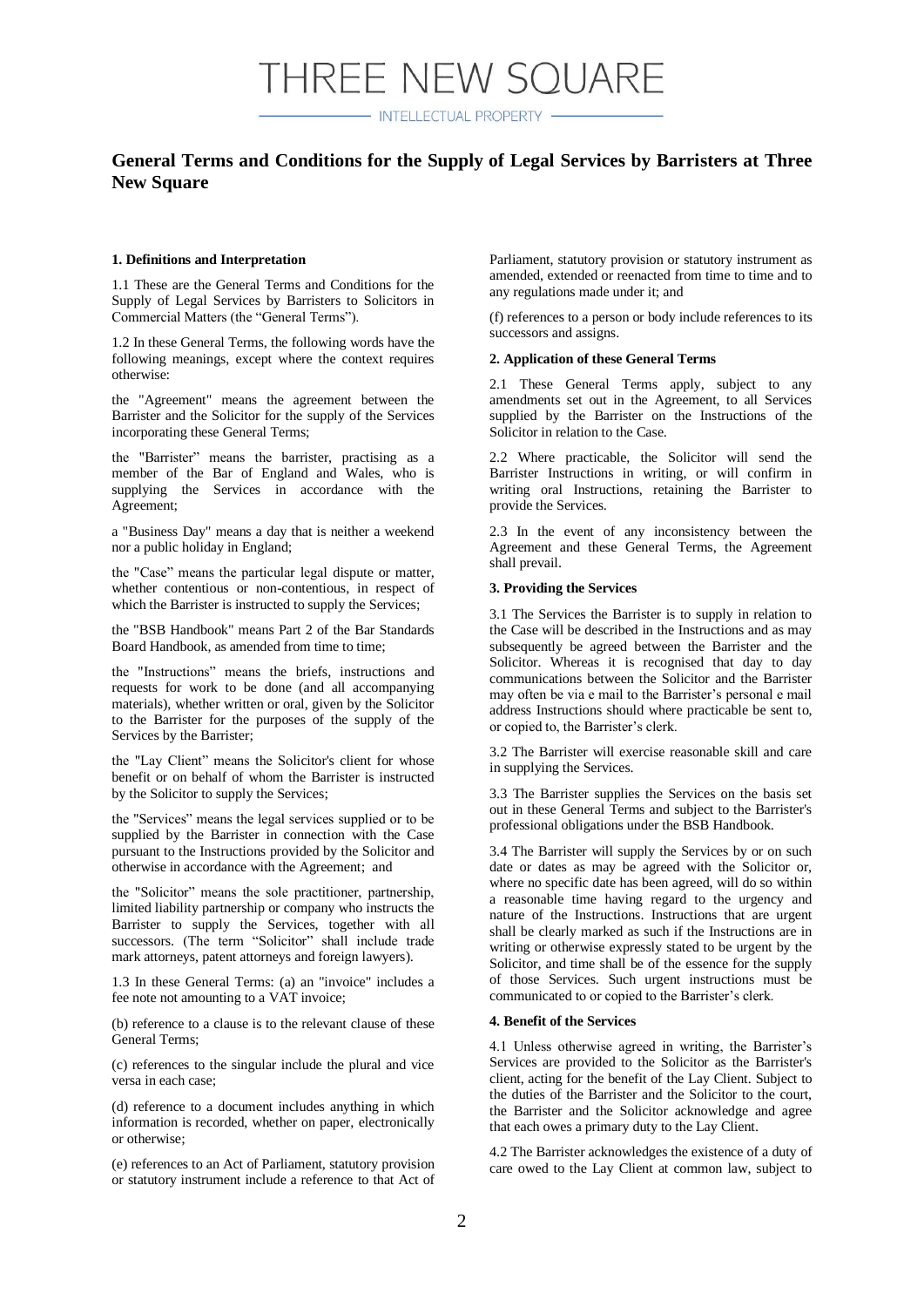- INTELLECTUAL PROPERTY -

his professional obligations to the Court and under the BSB Handbook.

4.3 Subject to clause 4.4, no one other than the Solicitor and the Barrister has any rights under the Contracts (Rights of Third Parties) Act 1999 or otherwise to enforce any provision of the Agreement.

4.4 The Lay Client may enforce the Agreement subject to and in accordance with clause 21 and the provisions of the Contracts (Rights of Third Parties) Act 1999.

4.5 The Solicitor and the Barrister must obtain the consent of the Lay Client before they rescind by agreement the Agreement so as to extinguish the Lay Client's rights to enforce the Agreement or alter the Lay Client's entitlement under that right. This requirement applies instead of the circumstances set out in section  $2(1)(a)$  to (c) of the Contracts (Rights of Third Parties) Act 1999.

#### **5. The Solicitor's responsibilities**

5.1 In order to enable the Barrister to supply the Services in a prompt, effective and professional manner, the Solicitor shall co-operate with and assist the Barrister throughout the duration of the Agreement, including through the provision of Instructions that are adequate and in sufficient time to enable the Barrister to supply the Services within the time required by clause 3.4 above.

#### **6. Responsibility for the Barrister's work**

6.1 The Barrister will be solely responsible for providing the Services under the Agreement. The Barrister may only involve another barrister or other third party in the performance of the Services under the Agreement if the Barrister obtains the Solicitor's prior consent, that consent not to be unreasonably withheld.

#### **7. Charges and expenses**

7.1 The Barrister's fees will be calculated as agreed between the Barrister and the Solicitor, whether prospectively or retrospectively.

7.2 Unless otherwise agreed, the Barrister's fees will be calculated by reference to the amount of time reasonably required to supply the Services and a reasonable hourly rate, taking into account all the circumstances of the Case.

7.3 The Barrister shall notify the Solicitor at the outset of the Case of the Barrister's current standard hourly rates. For the purposes of determining the reasonable hourly rate, the circumstances of the Case include: the complexity of the issues; the speed at which the Services must be supplied; the expertise or specialist knowledge that the Services require; and the value of the property or subject matter involved.

7.4 Unless otherwise agreed, the Barrister's reasonable hourly rate may be reviewed from time to time, and the Barrister will notify the Solicitor of any proposed increase in that rate. The Solicitor shall not unreasonably refuse to agree an increase in the Barrister's rate. Any increase in the Barrister's rate will take effect from the date when the Solicitor agrees to an increase or should reasonably have agreed to an increase.

7.5 The Barrister may agree to supply the Services for a fixed fee. If the Barrister is unable to supply Services for the fixed fee agreed, any additional fees over and above the fixed fee not expressly agreed by the Solicitor in writing are incurred at the Barrister's own risk.

7.6 Unless the contrary is agreed, a fee agreed for the Barrister's Services shall be exclusive of any applicable Value Added Tax (or any tax of a similar nature), which shall be added to the Barrister's fee at the appropriate rate.

#### **8. Estimate of costs/time**

8.1 If requested to do so, the Barrister shall provide the Solicitor with an estimate of the Barrister's likely fees and disbursements in relation to any Services or the Case. Any estimate of likely fees and disbursements does not, unless otherwise agreed, amount to a promise or agreement that the Barrister will perform those Services within a fixed time or for a fixed fee, but represents the Barrister's best estimate based on the information available to the Barrister at the time.

8.2 The Barrister shall notify the Solicitor promptly if any estimate of time and/or fees and disbursements that the Barrister has provided to the Solicitor needs to be revised for any reason.

8.3 If for any reason any Instructions or the Case do not proceed to completion, the Barrister shall only charge fees for work actually done and disbursements actually incurred, unless otherwise agreed (as, for example but without limitation, where stage payments have been agreed and have fallen due prior to termination of the Agreement).

#### **9. Payment and billing arrangements**

9.1 The Barrister and the Solicitor agree that the Solicitor shall pay the Barrister's fees as further described below.

9.2 In the event of late payment of sums properly due to the Barrister, the Barrister is entitled to interest in accordance with the Late Payment of Commercial Debts (Interest) Act 1998 from the date upon which payment was due to the date of payment.

9.3 Any invoice setting out the Barrister's fees sent by the Barrister shall state (i) the period it covers, (ii) (where the fees are payable on an hourly rate) an itemised description of the time spent in supplying the Services, (iii) the fees charged, (iv) any disbursements incurred and the cost of those disbursements, and (v) Value Added Tax (or any tax of a similar nature).

9.4 The Barrister shall send to the Solicitor an invoice setting out the Barrister's fees in respect of the Services or part of the Services in accordance with any payment schedule agreed with the Solicitor, promptly on request by the Solicitor or otherwise as may be appropriate given the nature and circumstances of the Case.

9.5 The Solicitor shall pay to the Barrister any sums properly due on the Barrister's invoice in accordance with any payment schedule agreed by the Solicitor and the Barrister or otherwise within 60 days of receipt by the Solicitor of the invoice.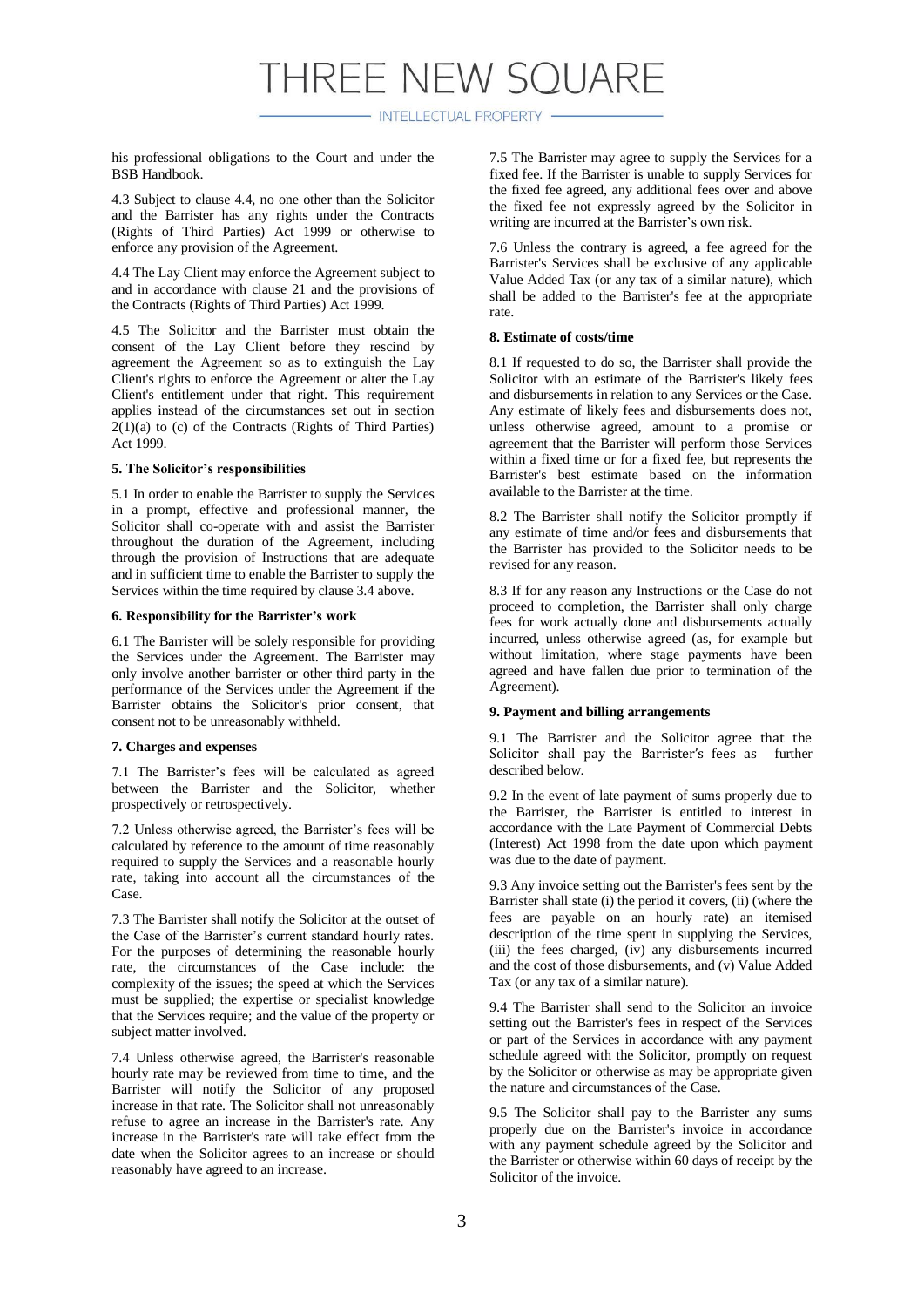- INTELLECTUAL PROPERTY -

#### **10. Confidential information**

10.1 Subject to clause 10.2, the Barrister shall keep confidential all information provided to the Barrister in connection with the Case ("Information").

10.2 The Barrister may only disclose Information if and to the extent that:

- (a) disclosure is required by law;
- (b) disclosure is authorised by the Solicitor or Lay Client;
- (c) disclosure is required by the professional rules applicable to Barristers practising in England and Wales;
- (d) the Information is already in the public domain other than as a result of breach by the Barrister of the Barrister's obligations; or
- (e) disclosure is made to a pupil or mini-pupil of the Barrister.

10.3 If the Barrister receives a request for the disclosure of Information and the Barrister considers that the Barrister is obliged, whether under clause 10.2(a), clause 10.2(c) or otherwise, to comply with that request, the Barrister will inform the Solicitor of the request as soon as the Barrister is lawfully able to do so.

#### **11. Conflicts of interest**

11.1 The Barrister's entering into the Agreement shall constitute the Barrister's confirmation that, to the best of the Barrister's knowledge based on the information available to the Barrister at the time of entering into the Agreement, the Barrister has at the time of entering into the Agreement no conflict of interest or other professional impediment that would render it professionally inappropriate for the Barrister to act for the Solicitor or the Lay Client on the Case.

11.2 If, in the course of the Agreement, information emerges that leads the Barrister to consider that it is or may be professionally inappropriate for the Barrister to continue to act for the Solicitor or the Lay Client, the Barrister shall inform the Solicitor immediately.

11.3 Neither the Solicitor nor the Lay Client shall have any claim in damages against the Barrister for breach of this clause 11 unless:

- (a) the Barrister has admitted in writing that the Barrister has acted in breach of this clause 11; or
- (b) the Lay Client or the Solicitor has made a complaint to the Bar Standards Board or the Legal Ombudsman that the Barrister has acted in breach of rule rC21 of the BSB Handbook, that complaint has been upheld, no appeal or review has been or is being made of that decision and any time limit for appeal or review has expired.

11.4 Clause 11.3 does not prevent the Solicitor or Lay Client from seeking relief other than damages (including, without limitation, an interim or final injunction) in respect of any breach by the Barrister of clause 11.

#### **12. Liability**

12.1 The Barrister is not liable for any loss or damage suffered by any persons, firms or partnerships other than the Lay Client and the Solicitor.

12.2 The Barrister shall arrange and maintain professional indemnity insurance as required by the BSB Handbook or, if higher, to the level, if any, set out in the Agreement as provided in clause 20.2.

12.3 Save as otherwise expressly agreed by reference to optional clause 20.3 below, nothing in these General Terms excludes or limits any liability (whether at common law (including in negligence), in equity or otherwise):

- (a) that the Barrister would have had to the Solicitor,
- (b) that the Barrister would have had to the Lay Client or
- (c) that the Solicitor would have had to the Barrister

had there been no contract (whether or not incorporating these General Terms) with regard to the Case between the Barrister and the Solicitor or between the Barrister, the Solicitor and the Lay Client.

12.4 However, if:

- (a) the Barrister is liable to the Solicitor,
- (b) the Barrister is liable to the Lay Client or
- (c) the Solicitor is liable to the Barrister (save in relation to fees)

solely as a result of breach of these General Terms or of any other contractual provision of the Agreement and would not otherwise have been liable (whether at common law (including in negligence), in equity or otherwise), that liability shall be limited to the sum stated in the Agreement. If no such sum is stated, the limit of that liability will be £100,000, being the highest limit of cover for such liabilities provided to Barristers by the Bar Mutual Indemnity Fund.

#### **13. Copyright**

13.1 All copyright and other intellectual property rights of whatever nature in or attaching to the Barrister's work product, including all documents, reports, written advice or other materials provided by the Barrister to the Solicitor or the Lay Client belong to and remain with the Barrister. The Solicitor and the Lay Client have the right and licence to use the Barrister's work product for the particular Case and the particular purpose for which it is prepared. If the Solicitor or the Lay Client wishes to use copies of the Barrister's work product for purposes other than those for which it is prepared, this will require the express written permission of the Barrister. The moral rights of the Barrister in respect of his work product are asserted.

13.2 All copyright and other intellectual property rights attaching to the material provided by the Solicitor to the Barrister in or with any Instructions ("Material") belong to the Solicitor, the Lay Client or a third party, as the case may be. The Barrister is permitted to make use of the Material in order to provide the Services. If the Barrister wishes to use the Material for any other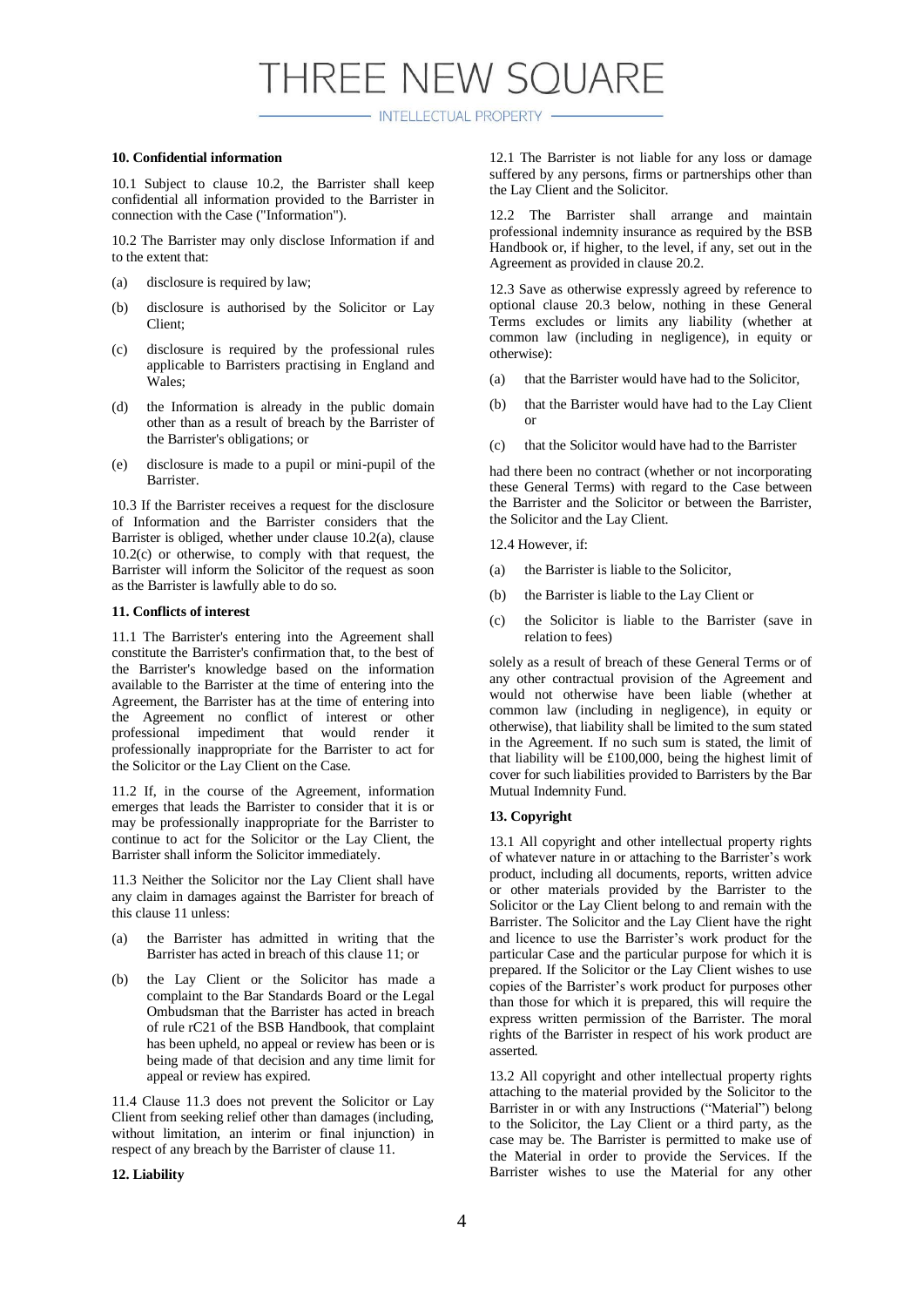- INTELLECTUAL PROPERTY -

purpose, the Barrister must obtain the prior written consent of the Solicitor and/or the Lay Client.

#### **14. Retention and storage of documents**

14.1 Subject to any agreement to the contrary, during the course of the Case the Barrister shall retain those documents as in the Barrister's reasonable professional judgment it is proper to retain, and for this purpose the Barrister may make or keep copies of documents.

14.2 Subject to any agreement to the contrary, at the completion of the Case the Barrister:

- (a) may, and shall at the Solicitor's request, return to the Solicitor all documents in the Barrister's possession in connection with the Case, save that the Barrister may retain personal notes, a copy of the instructions and the Barrister's work products;
- (b) may otherwise retain such documents relating to the Case as in the Barrister's reasonable professional judgment it is proper to retain, and for this purpose the Barrister may make or keep copies of such documents and, after obtaining the Solicitor's consent, destroy the documents originally supplied; and
- (c) may, and shall at the Solicitor's request, return to the Solicitor any property (such as exhibits and models) to which the Solicitor, the Lay Client or any third party is entitled, and otherwise retain such property as in the Barrister's reasonable professional judgment it is proper to retain.

#### **15. Electronic communications**

15.1 Subject to any agreement to the contrary, the Barrister may communicate with the Solicitor by e-mail. Documents sent to the Solicitor by e-mail need not be encrypted. If the Solicitor requires a greater level of security in electronic communications, the Solicitor shall notify the Barrister of this, and the Solicitor and the Barrister shall use their best endeavours to agree and implement an e-mail protocol, incorporating encryption standards, on the basis of best commercial practice at the time.

15.2 The Solicitor and the Barrister shall use industry standard firewall and anti-virus protection.

#### **16. Termination**

16.1 The Solicitor may at any time terminate the Agreement with immediate effect by giving notice to the **Barrister** 

16.2 The Agreement will terminate automatically as soon as the Barrister is professionally obliged pursuant to rule rC25 of the BSB Handbook to cease to act and has complied with any requirements in the BSB Handbook for doing so. The Barrister shall inform the Solicitor immediately the Barrister becomes aware of such an obligation.

16.3 The Barrister may terminate the Agreement when the Barrister is entitled to cease to act pursuant to rule rC26 of the BSB Handbook and has complied with any requirements in the BSB Handbook for doing so.

16.4 The Barrister may terminate the Agreement if:

- (a) fees properly due to the Barrister have not been paid by their due date;
- (b) the Barrister has given at least ten Business Days' notice in writing to the Solicitor of the Barrister's intention to terminate the Agreement because of the non-payment; and
- (c) the fees have not been paid by the expiry of the time given by that notice.

16.5 Termination of the Agreement, whether under this clause or otherwise, does not prejudice any accrued liabilities, rights and/or remedies of the Barrister, the Lay Client or the Solicitor under the Agreement.

#### **17. Publicity**

17.1 The Barrister may not disclose to third parties that the Lay Client is or has been a client of the Barrister, or that the Barrister is acting on a Case, unless the contrary is agreed or these matters are in the public domain other than as a result of breach by the Barrister of the Barrister's obligations.

#### **18. Authority to give and receive Instructions**

18.1 Unless the Solicitor is informed otherwise by the Barrister, the Barrister's clerk or clerks have full authority to bind the Barrister on all matters in relation to fees and the acceptance and return of instructions in relation to a Case.

#### **19. Miscellaneous**

19.1 Subject to clause 9.11, none of the Solicitor, the Barrister or the Lay Client may assign or transfer the benefit or burden of the Agreement or any rights arising from or in connection with the Agreement (including, without limitation, rights under the Contracts (Rights of Third Parties) Act 1999) without the prior written consent of all other parties.

19.2 Except where expressly stated, nothing done or not done by the Barrister, the Lay Client or the Solicitor constitutes a waiver of that party's rights under or arising from the Agreement.

19.3 These General Terms may be varied if, but only if, agreed in writing.

19.4 If any term of these General Terms is or becomes illegal, invalid or unenforceable, whether in whole or in part, the remainder of the General Terms will remain valid and enforceable.

19.5 In this clause, "Data Protection Law" means the Data Protection Act 2018, including as amended, extended or re - enacted from time to time (the "Act"), Regulation (EU) 2016/679 on the protection of natural persons with regard to the processing of personal data and on the free movement of such data so far as this Regulation is applicable in England and Wales and including as amended, extended or re - enacted from time to time in England and Wales (the "GDPR"), and all rules, regulations and orders made under the Act or the GDPR. The Barrister is a data controller for the purposes of Data Protection Law, and is bound, amongst other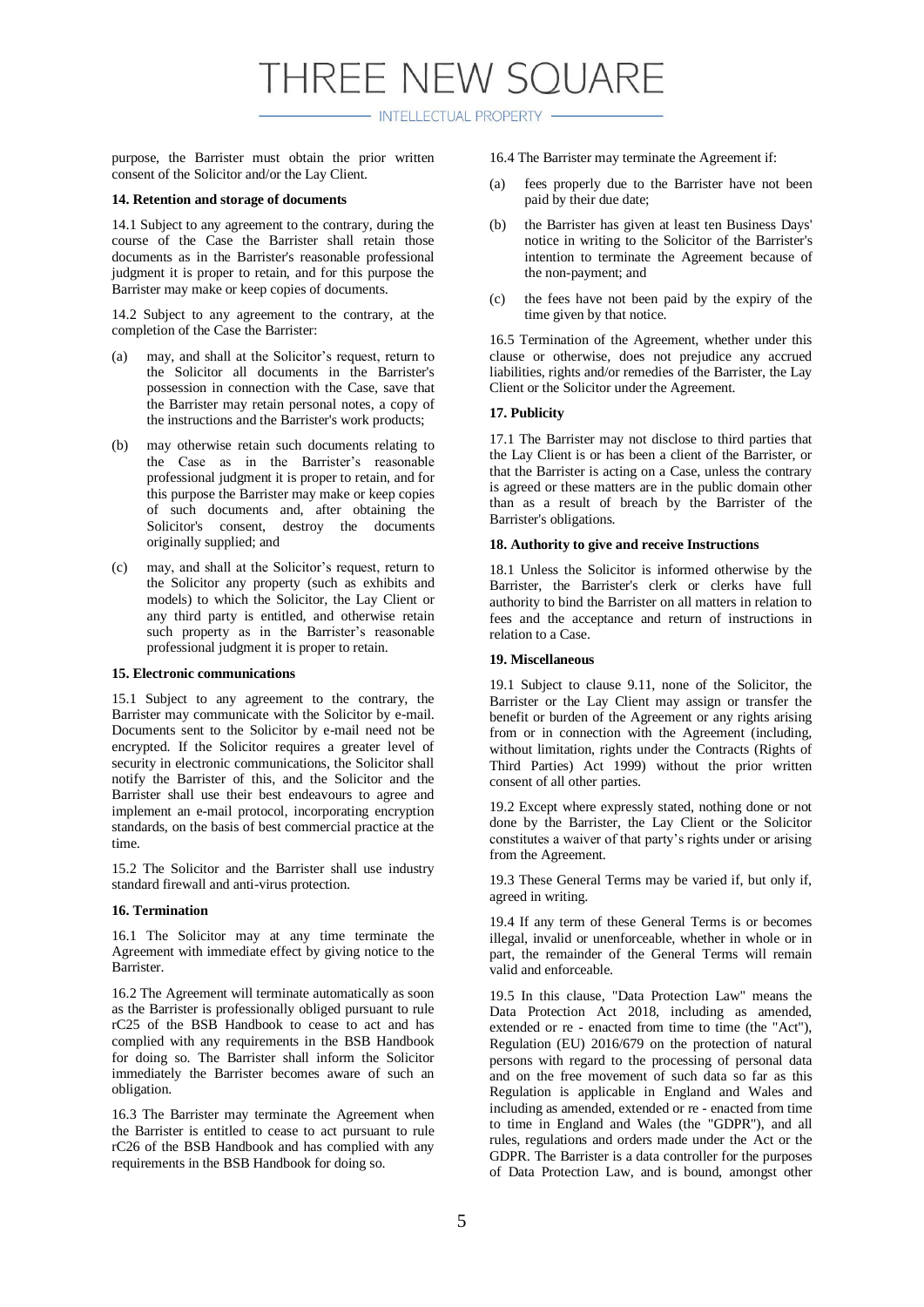- INTELLECTUAL PROPERTY -

things, to implement appropriate technical and organisational measures against unauthorised processing of personal data and against accidental loss or destruction of, or damage to, personal data. The Barrister is entitled to process in accordance with Data Protection Law personal data of the Lay Client, the Solicitor and others to enable the Barrister to provide the Services, to liaise with the Solicitor in respect of the Case or on the Lay Client's behalf, to maintain and update client records, to produce management data, to prevent crime, to comply with regulatory requirements and as permitted or required by law. The Lay Client and the Solicitor each have a right of access and a right of correction in respect of their personal data which the Barrister holds about them, in accordance with Data Protection Law. If and to the extent that the Barrister and the Solicitor are joint controllers (whether or not with anyone else) for the purposes of Data Protection Law, each shall, unless otherwise agreed, be individually responsible for ensuring that the processing each undertakes is in accordance with Data Protection Law, for ensuring so far as each is able the implementation of appropriate technical and organisational measures in accordance with Data Protection Law, and as regards the exercising of the rights of the data subject, but the Solicitor shall be responsible for the provision of information referred to in articles 13 and 14 of the GDPR if and to the extent that this provision of information is required by Data Protection Law. In the event that the Barrister is required in accordance with article 33 of the GDPR to notify to a supervisory authority a personal data breach affecting personal data of the Lay Client, the Solicitor or others referred to in data supplied with the Instructions, the Barrister shall notify the Solicitor a s soon as practicable after notifying the supervisory authority

19.6 The Standard Contractual Terms for the Supply of Legal Services by Barristers to Authorised Persons 2012 published on the Bar Standards Board's website are excluded in their entirety.

#### **20. Optional clauses**

20.1 None of clauses 20.2 to 20.6 below have effect unless the Barrister and the Solicitor specifically agree in writing that one or more of them should do so.

20.2 The Barrister shall arrange and maintain professional indemnity insurance in the minimum sum agreed in writing between them.

20.3 Notwithstanding clause 12, the Barrister's liability (whether at common law (including in negligence), in equity or otherwise) in respect of

- (a) any breach of the Barrister's obligations in providing the Services, and/or
- (b) all breaches of the Barrister's obligations in providing the Services arising from or which are attributable to (i) the same act or omission, (ii) a series or group of related acts or omissions, (iii) a series or group of similar acts or omissions or (iv) the same originating cause

shall be limited to the lower of the sum agreed in writing between the Barrister and the Solicitor or, if the Barrister is solely liable as a result of breach of these General Terms as set out in clause 12.4, the sum stated in clause 12.4.

20.4 If the Solicitor and the Barrister agree that the Solicitor will obtain from the Lay Client and hold in the Solicitor's client account monies on account of the Barrister's fees but the Solicitor does not receive in full those monies by the date agreed between the Solicitor and the Barrister for their receipt:

- (a) the Solicitor shall promptly advise the Barrister that the Solicitor has not received in full those monies on account; and
- (b) the Barrister shall have no further obligation to perform the Services; but
- (c) if the Solicitor fails to advise the Barrister that the Solicitor has not received in full those monies on account, the Solicitor shall be personally liable to pay the Barrister's fees up to a sum equal to the monies on account that the Solicitor should have received but did not receive, whether or not the Solicitor is paid by the Lay Client.

20.5 If the Solicitor has agreed with the Barrister that the Solicitor will procure that the Lay Client provides monies on account of the Barrister's fees and that those monies on account will be held by Bar Services Company Limited ("BARCO") on escrow, the Solicitor shall procure that the Lay Client executes such documents and agreements as may reasonably be required by BARCO for that purpose.

20.6 Where the Barrister has agreed that the Solicitor may store the Barrister's work product in the Solicitor's internal know-how system or equivalent ("KH System"):

- (a) that work product must be stored and managed in accordance with "Use of Counsel's opinions – copyright and confidentiality" published by The Law Society;
- (b) the Barrister accepts no duty of care, whether to the Solicitor or anyone else, in relation to the use of the Barrister's work product as a result of its storage on the Solicitor's KH System;
- (c) the Solicitor agrees that the Barrister shall have no liability of any kind (whether to the Solicitor or anyone else) arising out of or connected with the use of the Barrister's work product as a result of its storage on the Solicitor's KH System;
- (d) the Solicitor agrees to indemnify the Barrister against any loss which the Barrister may suffer arising out of or connected with the use of the Barrister's work product as a result of its storage on the Solicitor's KH System.

#### **21. Law and jurisdiction**

21.1 These General Terms and the Agreement shall be governed by the law of England and Wales. The law applicable to any non-contractual obligations owed by the Barrister or the Solicitor arising out of or in connection with the Agreement or the Barrister's Services shall also be the law of England and Wales.